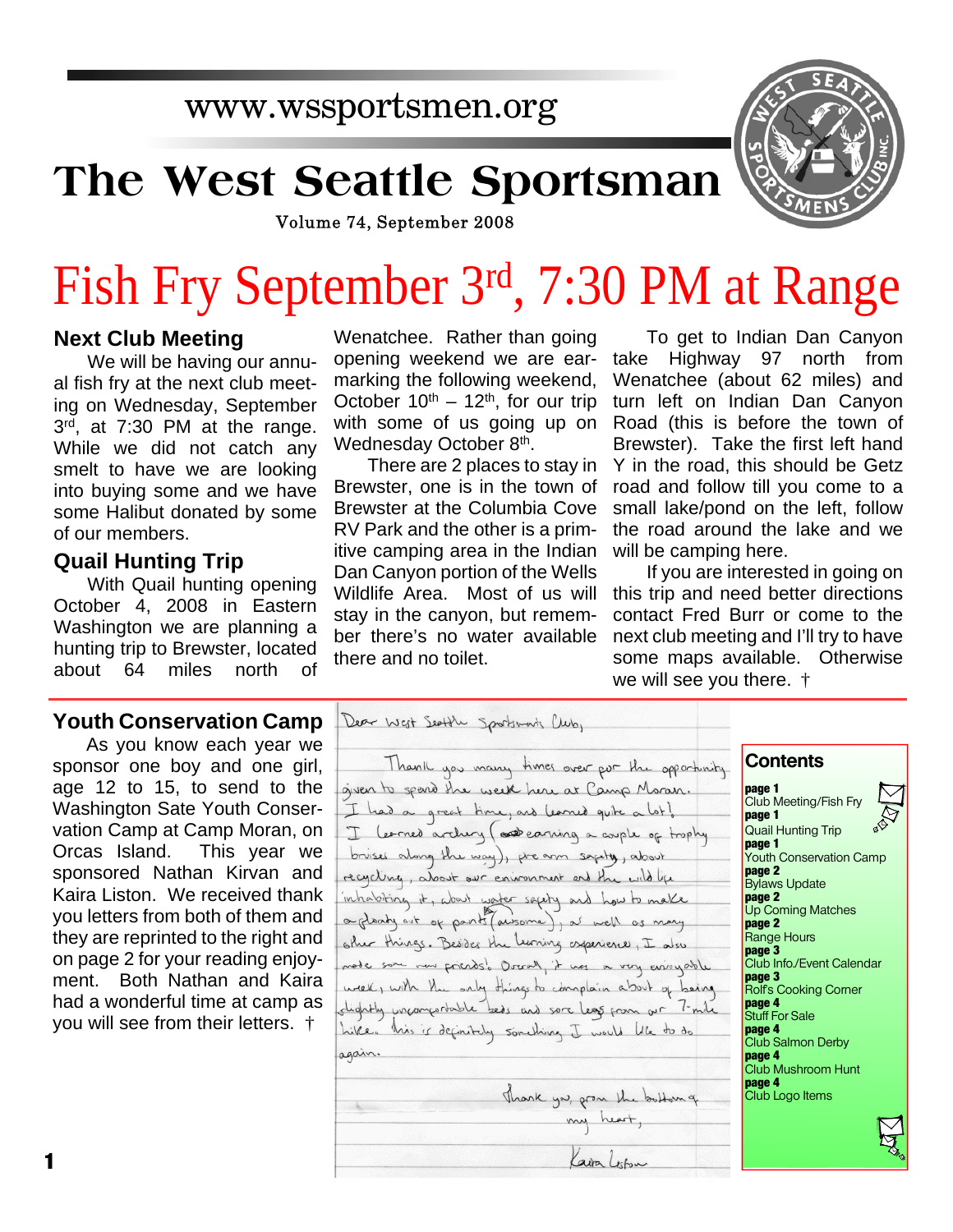#### **Bylaws Update**

In an effort to continue to bring the Club's By Laws up to date the Board of directors has proposed the following updates to be voted on at the September club meeting. They include updates to the following: ARTICLE X DUTIES OF OFFICERS Sections 5 & 6 and ARTICLE XV NOMINATING COMMITTEE Section 3. Text of the affected appears below with the additions shown in bold italics and deletions shown lined out.

#### **ARTICLE X DUTIES OF OFFICERS Section 5**

Treasurer: The Treasurer shall keep a roll of all members; collect all dues; provide all paid-up members with their membership cards; shall have custody of all moneys of the Club; and shall pay all bills, claims, or rewards approved by the Club, or by the Board of Directors, as herein provided. He shall countersign with the President, or in the absence of the President, either with the Vice President or Secretary, all checks properly drawn on the Treasury.

He shall keep an accurate account of all receipts and disbursements and shall present a full statement of the financial affairs of the Club at each monthly meeting at which business is transacted, or to the Board of Directors at their request. He shall hand over to his successor in office, within ten (10) days after the election of his successor, a complete and accurate financial statement, together with all funds, books and records pertaining to his office, and he shall perform such other duties as are herein provided.

He shall maintain in the name of the Club, a Checking and/or Savings Account in regularly established banking institutions.

*He shall not hold another Club office or chairperson position while serving as Treasurer, but may be a member of any committee.*

#### **Up coming Small bore & Air Matches**

| Puyallup<br>Sep 6<br>Tacoma<br>Sep 6-7<br>Sep 27-28<br>Tacoma<br>Oct 4-5<br>Olympia<br>Olympia<br>Nov 1-2<br>Puyallup<br><b>Nov 15</b><br>Olympia<br>Dec 6 | State 4-H Championship<br>State Conventional Prone Championship<br>Schützenfest / Outdoor Int'l Championship<br>NRA Coach School (Rifle)<br>State Indoor Int'l 3-P Championship (West)<br>JORC (West)<br>JOARC (West) |
|------------------------------------------------------------------------------------------------------------------------------------------------------------|-----------------------------------------------------------------------------------------------------------------------------------------------------------------------------------------------------------------------|
|------------------------------------------------------------------------------------------------------------------------------------------------------------|-----------------------------------------------------------------------------------------------------------------------------------------------------------------------------------------------------------------------|

**Section 6**

Trustees: The three Trustees shall perform such duties as may be herein provided; and, with the other elected officers, shall constitute the Board of Directors.

*Trustees: The three Trustees shall mentor and provide guidance to other elected officers and the Club concerning Club activities, issues, procedures and policy; perform such duties as may be herein provided; and, with the other elected officers, shall constitute the Board of Directors.*

#### **ARTICLE XV NOMINATING COMMITTEE Section 3**

The Nominating Committee shall nominate one or more members for each office to be filled. *Nominees must be in good standing and those selected to run for Trustee must have a minimum of one year prior service as an elected officer for the Club.* †

#### *Youth Conservation Camp continued from Page 1*

Dear West Seattle sportsmans Sub, I would like to thank you for sponsoring mefor Camp Moran. I have learned how to shoot a compuned bow, and I learned how to shoot a gun safely, and how to perform CPR without US The mouth to mouth. My favorite activity here is ofrchery because I am really into the medieval Kind of stuff. The Kids af this camp are really fun to be around, granted there are no girls I still have somech fun here. Again, thankyou for sponsoring me. Sincerely<br>Mathon Pieron<br>Mathan Kirvan

- Nathan Kirvan

#### **Range Hours and Activity**

Monday - Small Bore - 6 PM Tuesday - Summer Air Pistol League Wednesday - Juniors - Call Fred Burr at 206-935-4883 for information. Cost: Adult members \$2.00, nonmembers \$4.00, Juniors \$1.00.

**2** www.wssportsmen.org The West Seattle Sportsman

Volume 74, September 2008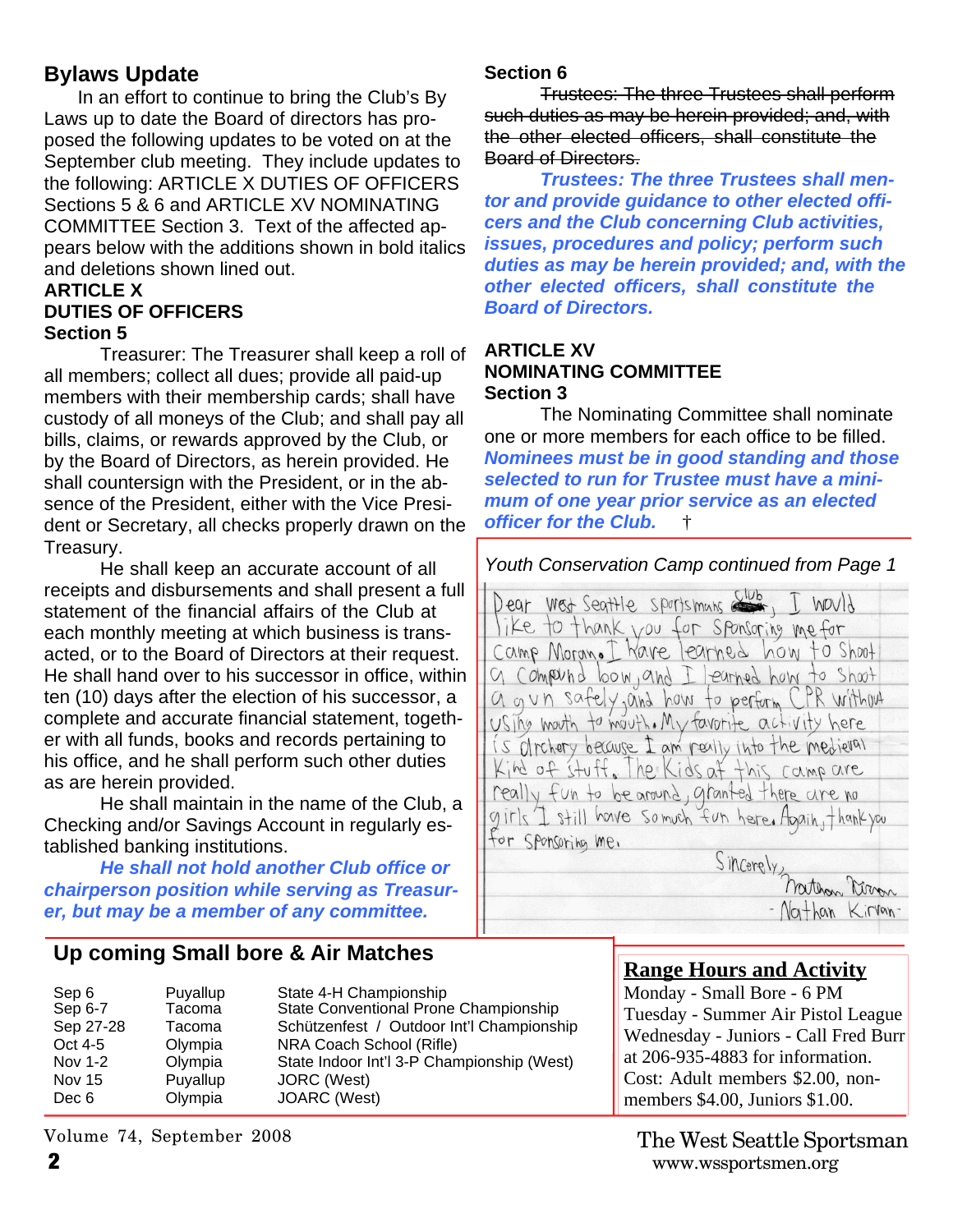#### **The West Seattle Sportsman's Club Sponsors of the Roger Dahl Rifle Training Range**

#### **OFFICERS TRUSTEES LIFE TIME MEMBERS**

President – Greg Boyd 206-965-9629 Steve Loo Fred Burr<br>Vice Pres. – Roz Mascio 206-719-3529 Jerry Mascio 206-719-3528 Ernie Frev Vice Pres. – Roz Mascio 206-719-3529 Jerry Mascio Secretary – Tony Olszewski 425-226-5643 Cam Robison 206-431-8337 Frank Novito Treasurer – Fred Burr 206-935-4883<br>Rec. Sec. – Richard George



Contact us at: info@wssportsmen.org

Rolf's Cooking Corner



#### **Events Calendar**

| <u><b>Dungeness Crab &amp; Cheddar Souffle</b></u><br>Large eggs<br>Cups half & half<br>Cups grated cheddar cheese<br>0 Slices French bread, cut into 1 inch cubes<br>ounces Dungeness crabmeat<br>: Tablespoons chopped fresh parsley<br>resh tomato salsa, for serving<br>Generously butter a 10-inch cast iron skil-<br>et. Whisk the eggs and half & half together in<br>medium bowl until well blended. In another<br>owl, mix together the cheese, bread cubes,<br>ind crab, then spread this mixture evenly in                                                          | Cover and refrigerate for at least 2<br>hours or overnight.<br>When ready to bake, position<br>a rack in center of the oven and<br>preheat to 350° F. Place the skillet<br>in the oven and bake until puffed<br>and lightly browned, about 50 min-<br>utes. Remove from oven, sprinkle<br>with parsley, cut into wedges, and<br>serve with fresh tomato salsa. † | Sept 3rd - Club Meeting/Fish<br>Fry<br>Sept 14 <sup>th</sup> - Club Salmon<br>Derby ???<br>Sept 17th - Board Meeting<br>Sept 20th - 21st - Mushroom<br>Hunting ???<br>Oct 1 <sup>st</sup> - Club Meeting<br>Oct 10th-12th - Brewster Quail<br>Hunting<br>If you have any ideas for pro-<br>grams to have at the club meet-<br>ings or any good outing ideas<br>let one of the Officers or Trust-<br>ees know. You may contact us |  |  |
|--------------------------------------------------------------------------------------------------------------------------------------------------------------------------------------------------------------------------------------------------------------------------------------------------------------------------------------------------------------------------------------------------------------------------------------------------------------------------------------------------------------------------------------------------------------------------------|------------------------------------------------------------------------------------------------------------------------------------------------------------------------------------------------------------------------------------------------------------------------------------------------------------------------------------------------------------------|----------------------------------------------------------------------------------------------------------------------------------------------------------------------------------------------------------------------------------------------------------------------------------------------------------------------------------------------------------------------------------------------------------------------------------|--|--|
| uttered skillet. Pour egg mixture over the top.<br><b>New</b>                                                                                                                                                                                                                                                                                                                                                                                                                                                                                                                  | <b>MEMBERSHIP APPLICATION</b>                                                                                                                                                                                                                                                                                                                                    | at: info@wssportsmen.org<br><b>Renewal</b>                                                                                                                                                                                                                                                                                                                                                                                       |  |  |
| <b>WEST SEATTLE SPORTSMAN'S CLUB</b>                                                                                                                                                                                                                                                                                                                                                                                                                                                                                                                                           |                                                                                                                                                                                                                                                                                                                                                                  |                                                                                                                                                                                                                                                                                                                                                                                                                                  |  |  |
| Ι.<br>propagation and conservation of game birds, game animals, and fish in the State of Washington, do hereby<br>apply for membership in the WEST SEATTLE SPORTSMAN'S CLUB and tender here with the sum of<br>\$____________ in payment of one year's dues.<br>"I solemnly swear that I will abide by the Constitution and By-Laws of the West Seattle Sportsman's Club and<br>help in its up-building and I will not willfully disobey the Game Laws wherever I fish or hunt. I will always be<br>a true sportsman both in the field and to my brother members at all times. |                                                                                                                                                                                                                                                                                                                                                                  | Date                                                                                                                                                                                                                                                                                                                                                                                                                             |  |  |
| Signed_                                                                                                                                                                                                                                                                                                                                                                                                                                                                                                                                                                        | If you would like to<br>receive the Club                                                                                                                                                                                                                                                                                                                         |                                                                                                                                                                                                                                                                                                                                                                                                                                  |  |  |
| Street Address and the state of the state of the state of the state of the state of the state of the state of the state of the state of the state of the state of the state of the state of the state of the state of the stat                                                                                                                                                                                                                                                                                                                                                 | newsletter by email                                                                                                                                                                                                                                                                                                                                              |                                                                                                                                                                                                                                                                                                                                                                                                                                  |  |  |
|                                                                                                                                                                                                                                                                                                                                                                                                                                                                                                                                                                                | check here.                                                                                                                                                                                                                                                                                                                                                      |                                                                                                                                                                                                                                                                                                                                                                                                                                  |  |  |
| Phone Reserves and Phone Reserves and Phone Reserves and Phone Reserves and Phone Reserves and Phone Reserves and Phone Reserves and Phone Reserves and Phone Reserves and Phone Reserves and Phone Reserves and Phone Reserve                                                                                                                                                                                                                                                                                                                                                 |                                                                                                                                                                                                                                                                                                                                                                  |                                                                                                                                                                                                                                                                                                                                                                                                                                  |  |  |
| Recommended by                                                                                                                                                                                                                                                                                                                                                                                                                                                                                                                                                                 |                                                                                                                                                                                                                                                                                                                                                                  |                                                                                                                                                                                                                                                                                                                                                                                                                                  |  |  |

www.wssportsmen.org **3** The West Seattle Sportsman

Recommended by

(New Only)

Volume 74, September 2008